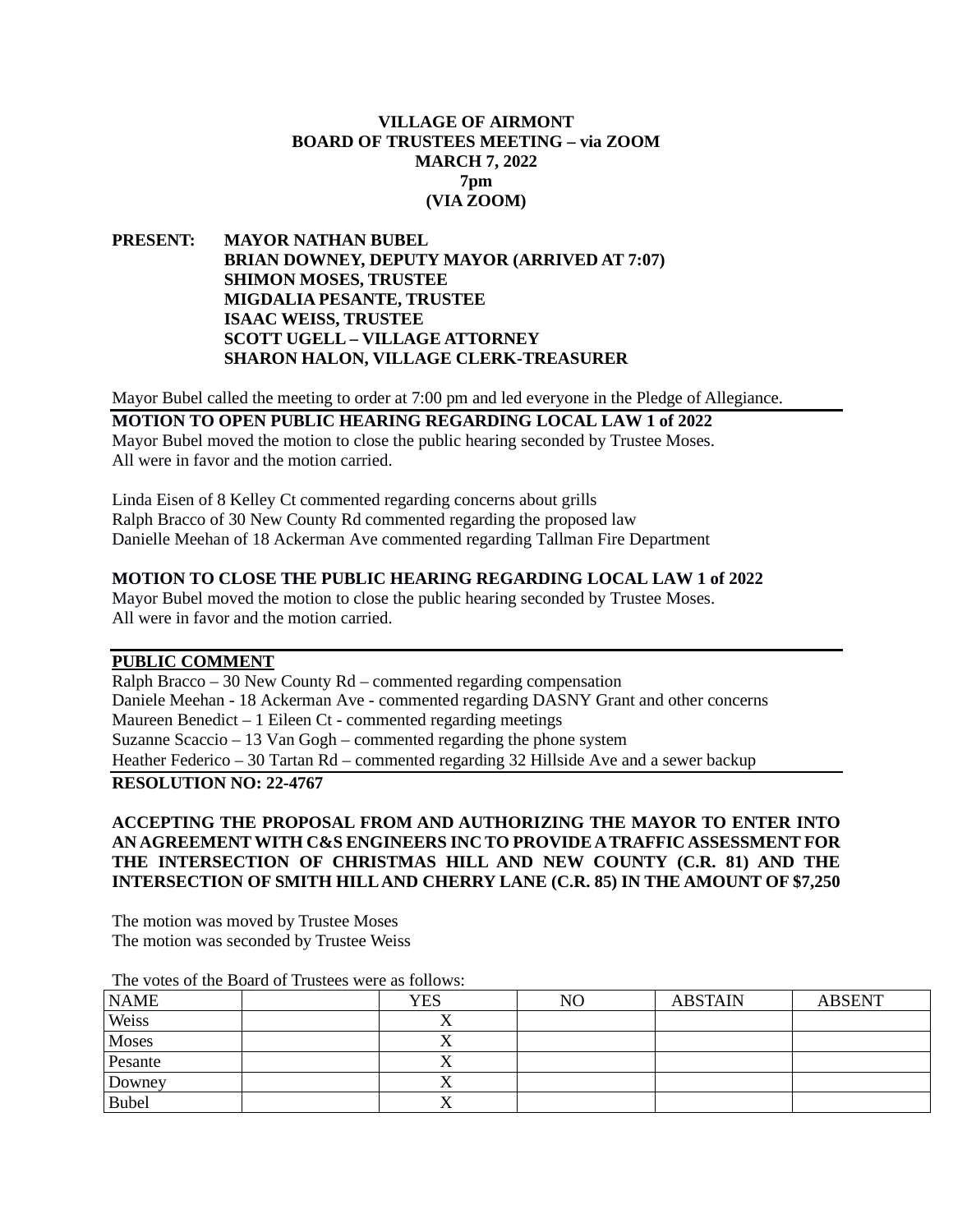Mayor Bubel declared the motion carried and directed the Village Clerk to file same.

#### **RESOLUTION NO: 22-4768**

# **AUTHORIZING GENERAL CODE TO CODIFY AND SUPPLEMENT LEGISLATION ON ECODE WEBSITE IN THE PROPOSED AMOUNT NOT TO EXCEED \$610**

The motion was moved by Mayor Bubel The motion was seconded by Trustee Weiss

| THE VOILS OF THE DOTTE OF THISKELS WELL AS TOHOWS. |     |    |                |               |  |
|----------------------------------------------------|-----|----|----------------|---------------|--|
| <b>NAME</b>                                        | YES | NΟ | <b>ABSTAIN</b> | <b>ABSENT</b> |  |
| Weiss                                              |     |    |                |               |  |
| Moses                                              |     |    |                |               |  |
| Pesante                                            |     |    |                |               |  |
| Downey                                             |     |    |                |               |  |
| <b>Bubel</b>                                       |     |    |                |               |  |
|                                                    |     |    |                |               |  |

The votes of the Board of Trustees were as follows:

Mayor Bubel declared the motion carried and directed the Village Clerk to file same.

#### **RESOLUTION NO: 22-4769**

## **TITLE: RESOLUTION DECLARING SURPLUS SPACE IN VILLAGE HALL AND AUTHORIZING REQUEST FOR PROPOSALS.**

WHEREAS, NYS Village Law § 1-102 authorizes villages to purchase, lease and sell real property; and WHEREAS, the Village of Airmont Village Hall, located at 251 Cherry Lane in the Village, constitutes real property consisting of a two-story retrofitted building that was once a former residence; and

WHEREAS, the Village has determined that a large portion of the second floor of Village Hall, constituting approximately Three-Thousand Six-Hundred and Twenty-One (3,621) square feet, is surplus space that is not currently needed for Village purposes (hereinafter "Surplus Space");

WHEREAS, such Surplus Space is unfinished and in need of improvements so as to make such Surplus Space usable as office and/or professional space; and

WHEREAS, two existing and finished rooms on the second floor of Village Hall are currently usable for Village purposes and are excluded from such Surplus Space and shall not be part of the Request for Proposals ("RFP") authorized herein; and

WHEREAS, the Village desires to issue a Request for Proposals ("RFP") from interested persons or entities for the improvement and rental of the Surplus Space as non-residential professional/office uses for fair and adequate consideration which will result in income to the Village; and

NOW THEREFORE BE IT RESOLVED, that the Village Board hereby declares the Surplus Space in Airmont Village Hall to be currently unnecessary for any Village purpose; and

BE IT FURTHER RESOLVED, the Village Board hereby authorizes the Village Engineer in conjunction with Village legal counsel to prepare a Request for Proposals document to be reviewed by the Village Board prior to issuance.

The motion was moved by Mayor Bubel The motion was seconded by Deputy Mayor Downey

The votes of the Board of Trustees were as follows:

| <b>NAME</b> | VFS<br>⊥∟∪ | N <sup>C</sup><br>◡<br>. .<br>- - - | <b>STAIN</b><br>,<br>2 2 D U | R <sub>4</sub><br>71 DULINI |
|-------------|------------|-------------------------------------|------------------------------|-----------------------------|
|-------------|------------|-------------------------------------|------------------------------|-----------------------------|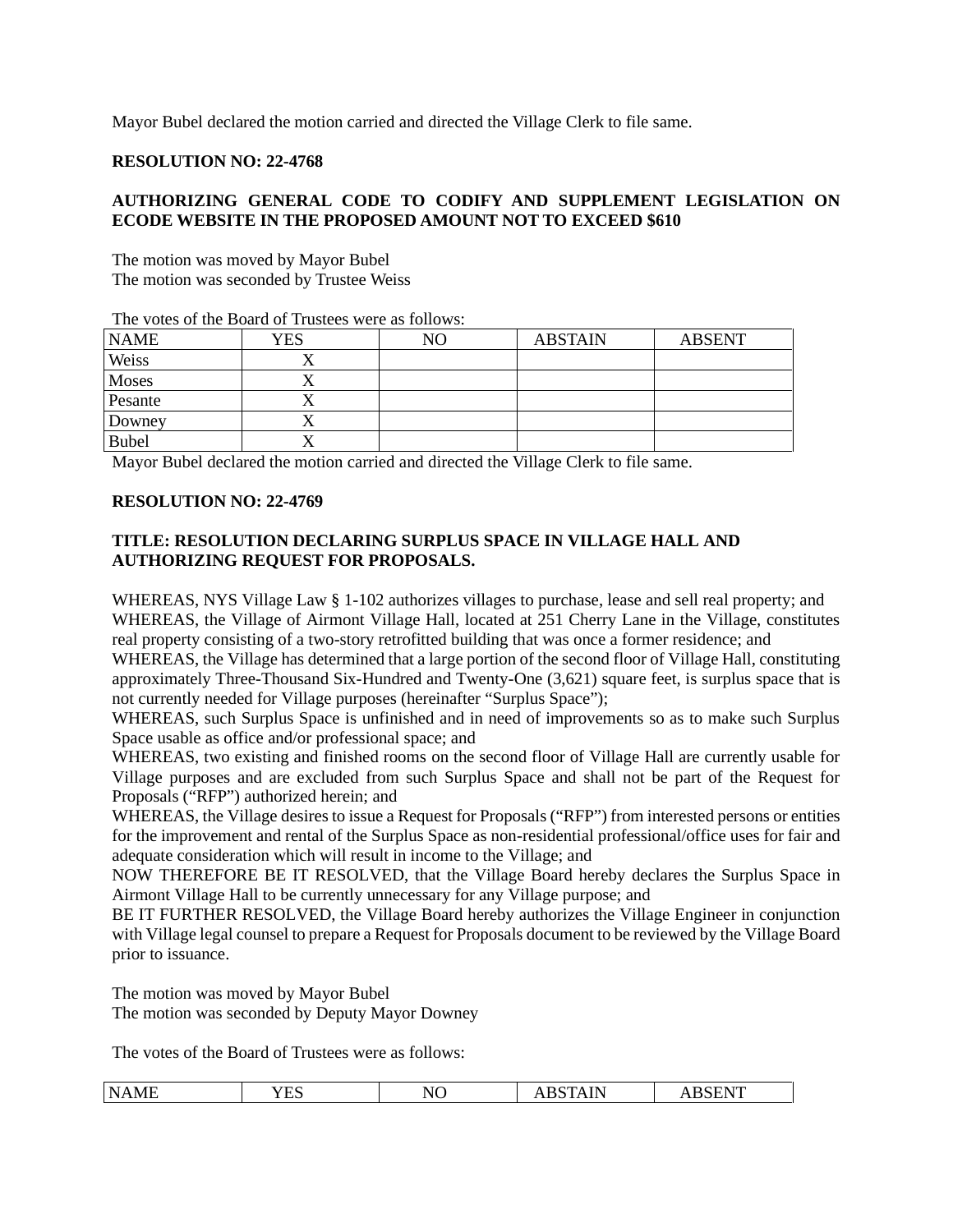| Weiss        |  |  |
|--------------|--|--|
| Moses        |  |  |
| Pesante      |  |  |
| Downey       |  |  |
| <b>Bubel</b> |  |  |

Mayor Bubel declared the motion carried and directed the Village Clerk to file same.

## **RESOLUTION NO: 22-4770**

# **RESOLUTION AUTHORIZING THE CREATION OF THE POSITION OF CODE ENFORCEMENT OFFICER II (LESS THAN FULL TIME) THROUGH ROCKLAND COUNTY PERSONNEL FOR THE PURPOSE OF ENFORCING VILLAGE CODES**

The motion was moved by Mayor Bubel The motion was seconded by Deputy Mayor Downey

The votes of the Board of Trustees were as follows:

| <b>NAME</b>  | <b>YES</b> | NO | <b>ABSTAIN</b> | <b>ABSENT</b> |
|--------------|------------|----|----------------|---------------|
| Weiss        |            |    |                |               |
| Moses        |            |    |                |               |
| Pesante      |            |    |                |               |
| Downey       |            |    |                |               |
| <b>Bubel</b> |            |    |                |               |

Mayor Bubel declared the motion carried and directed the Village Clerk to file same.

## **RESOLUTION NO: 22-4771**

## **ACCEPTING THE PROPOSAL #8940 FROM SECURITY ALERT FOR 1 ZK ACCESS CONTROL SYSTEMS FOR 1 DOOR, IN VILLAGE HALL IN THE AMOUNT OF \$845.00 TO BE REIMBURSED TO THE VILLAGE THROUGH THE DASNY GRANT NUNC PRO TUNC**

The motion was moved by Mayor Bubel The motion was seconded by Trustee Moses

| THE VOICS OF THE DOMET OF THUSICES WELL US FOILOWS. |     |    |                |               |  |  |
|-----------------------------------------------------|-----|----|----------------|---------------|--|--|
| <b>NAME</b>                                         | YES | NO | <b>ABSTAIN</b> | <b>ABSENT</b> |  |  |
| Weiss                                               |     |    |                |               |  |  |
| <b>Moses</b>                                        | ↗   |    |                |               |  |  |
| Pesante                                             |     |    |                |               |  |  |
| Downey                                              |     |    |                |               |  |  |
| <b>Bubel</b>                                        |     |    |                |               |  |  |

The votes of the Board of Trustees were as follows:

Mayor Bubel declared the motion carried and directed the Village Clerk to file same.

### **RESOLUTION NO: 22-4772**

# **ACCEPTING THE PROPOSAL FROM CARLTON ELECTRIC TO REPAIR THE LIGHT FIXTURES IN VILLAGE HALL IN THE AMOUNT OF \$1,305 TO BE REIMBURSED TO THE VILLAGE THROUGH THE DASNY GRANT**

The motion was moved by Mayor Bubel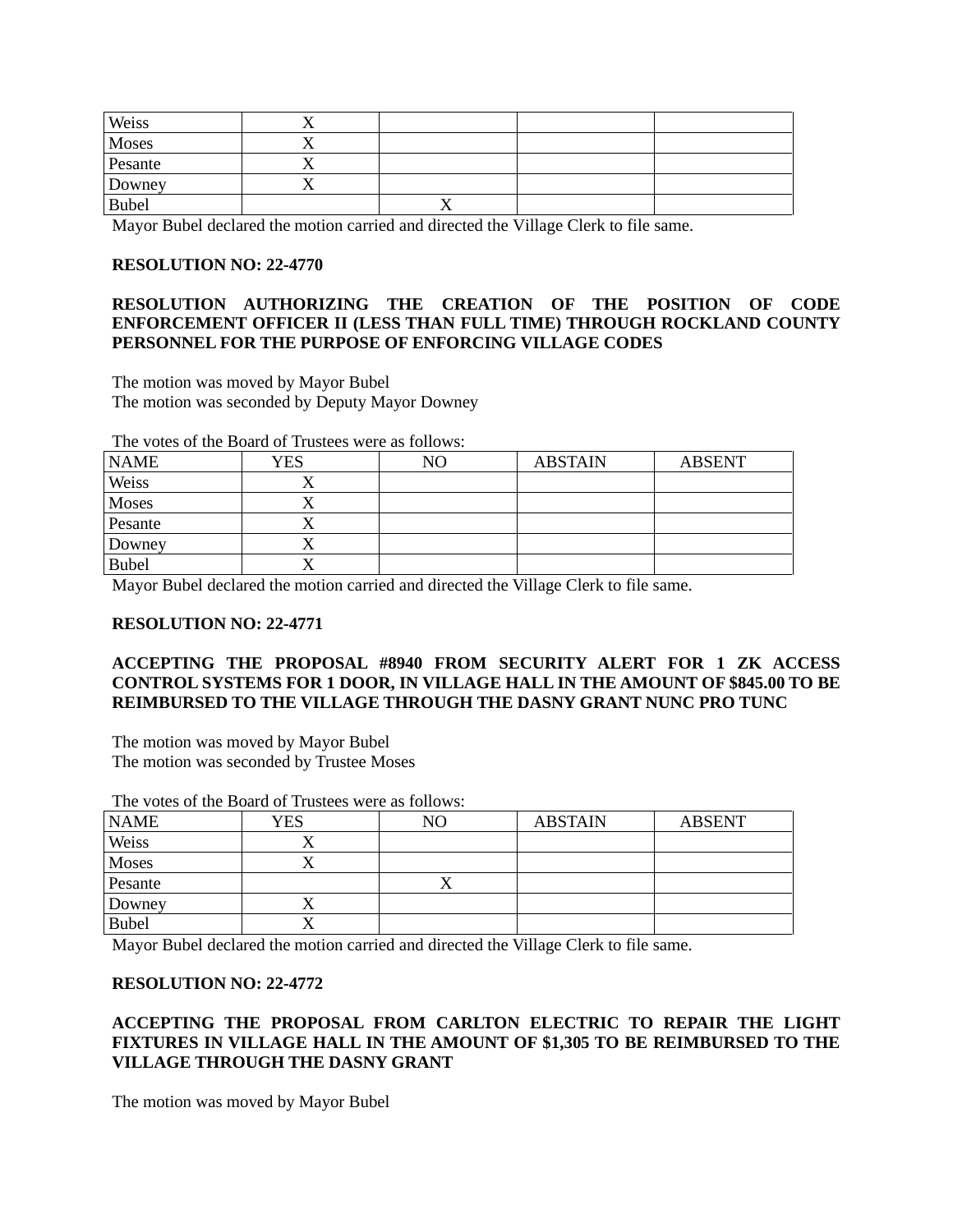The motion was seconded by Trustee Weiss

| <b>NAME</b>  | YES | NO | <b>ABSTAIN</b> | <b>ABSENT</b> |
|--------------|-----|----|----------------|---------------|
| Weiss        |     |    |                |               |
| Moses        |     |    |                |               |
| Pesante      |     |    |                |               |
| Downey       |     |    |                |               |
| <b>Bubel</b> |     |    |                |               |

The votes of the Board of Trustees were as follows:

Mayor Bubel declared the motion carried and directed the Village Clerk to file same.

#### **RESOLUTION NO: 22-4773**

## **ACCEPTING PROPOSAL RECEIVED FROM MOMOS MOVING FOR VILLAGE HALL MOVING SERVICES REQUIRED FOR RENOVATIONS TO VILLAGE HALL IN THE AMOUNT OF \$150 PER HOUR TO BE REIMBURSED TO THE VILLAGE THROUGH THE DASNY GRANT NUNC PRO TUNC**

The motion was moved by Mayor Bubel The motion was seconded by Trustee Moses

| THE VOILS OF THE DOTTE OF THISKELS WELL AS TOHOWS. |     |    |                |               |  |  |
|----------------------------------------------------|-----|----|----------------|---------------|--|--|
| <b>NAME</b>                                        | YES | NΟ | <b>ABSTAIN</b> | <b>ABSENT</b> |  |  |
| Weiss                                              |     |    |                |               |  |  |
| Moses                                              |     |    |                |               |  |  |
| Pesante                                            |     |    |                |               |  |  |
| Downey                                             |     |    |                |               |  |  |
| <b>Bubel</b>                                       |     |    |                |               |  |  |

The votes of the Board of Trustees were as follows:

Mayor Bubel declared the motion carried and directed the Village Clerk to file same.

## **RESOLUTION NO: 22-4774**

# **RESOLUTION APPROVING THE TREASURY ABSTRACTS OF MARCH 7 2022, IN THE AMOUNT OF \$180,178.97**

The motion was moved by Mayor Bubel The motion was seconded by Trustee Weiss

The votes of the Board of Trustees were as follows:

| <b>NAME</b>  | <b>YES</b> | N <sub>O</sub> | <b>ABSTAIN</b> | <b>ABSENT</b> |
|--------------|------------|----------------|----------------|---------------|
| Weiss        | 77         |                |                |               |
| Moses        |            |                |                |               |
| Pesante      |            |                |                |               |
| Downey       |            |                |                |               |
| <b>Bubel</b> | ∡          |                |                |               |

Mayor Bubel declared the motion carried and directed the Village Clerk to file same.

#### **RESOLUTION NO: 22-4775**